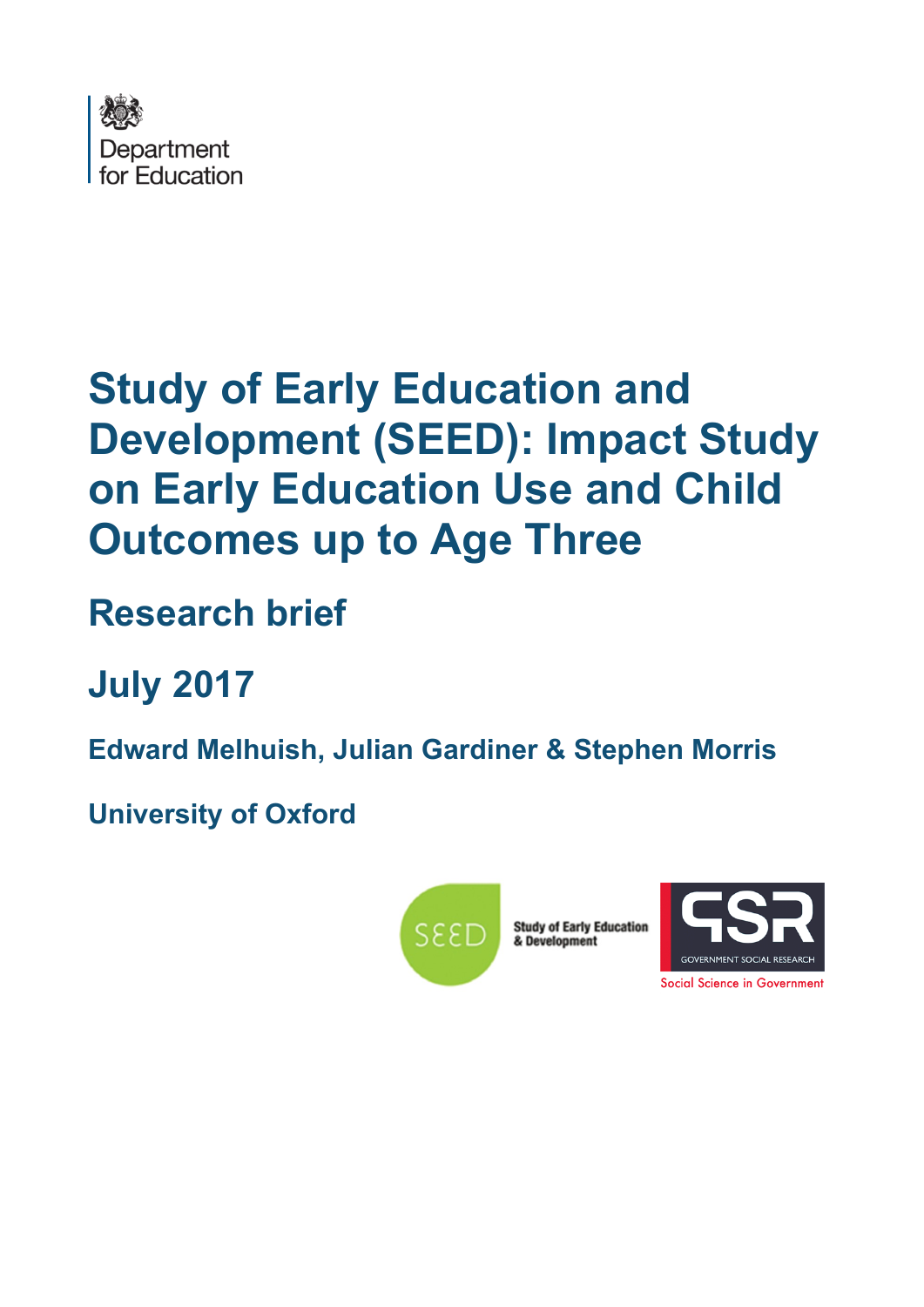# **Contents**

| List of tables                                                                                                         | 3  |
|------------------------------------------------------------------------------------------------------------------------|----|
| Summary                                                                                                                | 4  |
| Introduction                                                                                                           | 5  |
| Background                                                                                                             | 5  |
| Aims                                                                                                                   | 6  |
| Sample                                                                                                                 | 6  |
| <b>Measures</b>                                                                                                        | 6  |
| The impact of funded early education on ECEC use                                                                       | 9  |
| <b>Findings</b>                                                                                                        | 9  |
| Conclusions                                                                                                            | 9  |
| The relationship between variations in ECEC use and cognitive and socio-emotional<br>development at age three          | 10 |
| <b>Findings</b>                                                                                                        | 10 |
| Conclusions                                                                                                            | 11 |
| The relationship between variations in home environment and cognitive and socio-<br>emotional development at age three | 13 |
| Findings                                                                                                               | 13 |
| Conclusions                                                                                                            | 14 |
| <b>Overall conclusions</b>                                                                                             | 16 |
| References                                                                                                             | 17 |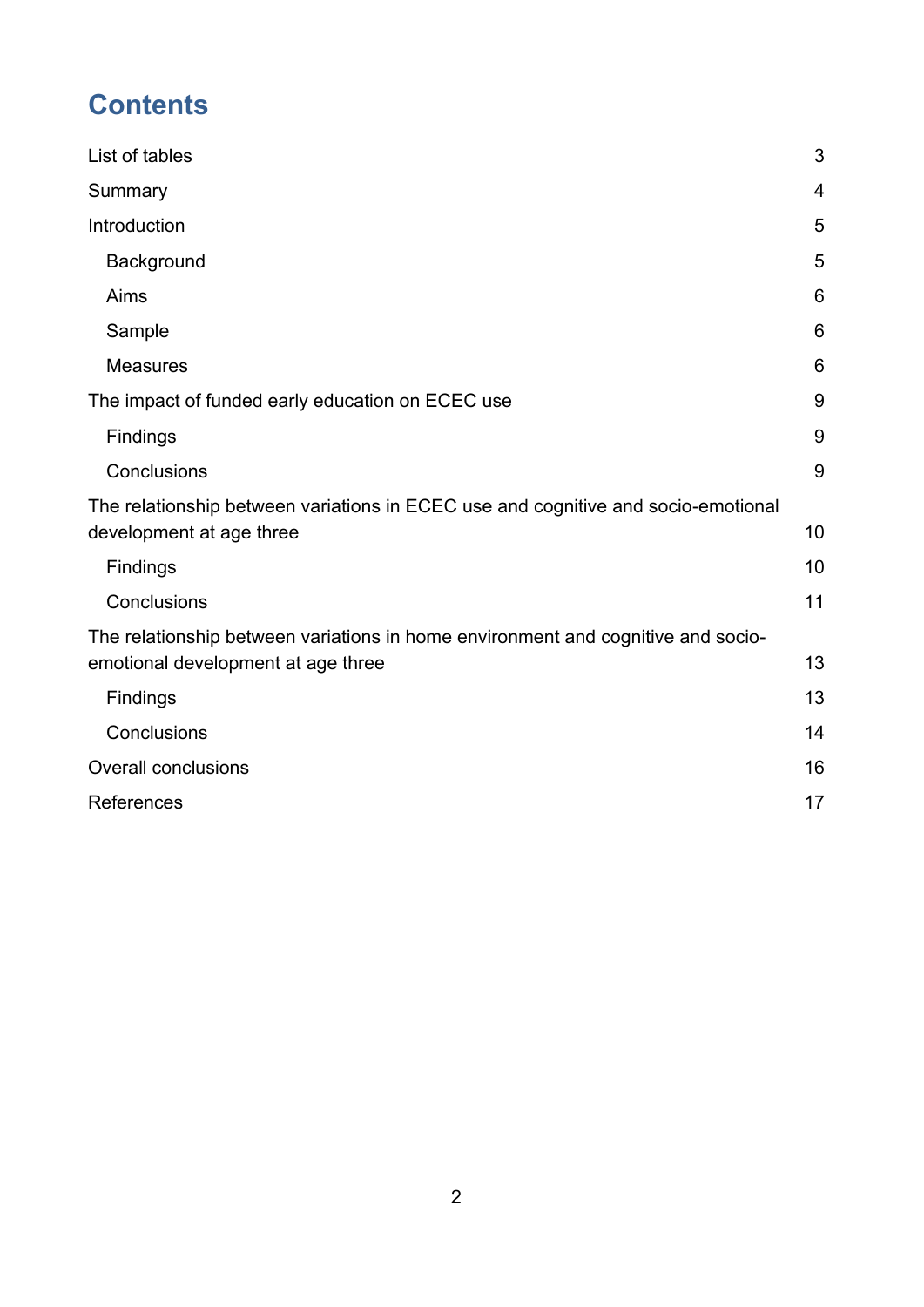# <span id="page-2-0"></span>**List of tables**

| Table 1: Summary of the associations between children's time (hours per week) in early |    |
|----------------------------------------------------------------------------------------|----|
| education and care aged two to three and children's outcomes at age three              | 11 |
| Table 2: Summary of the associations between home environment variables and            |    |
| children's outcomes at age three.                                                      | 14 |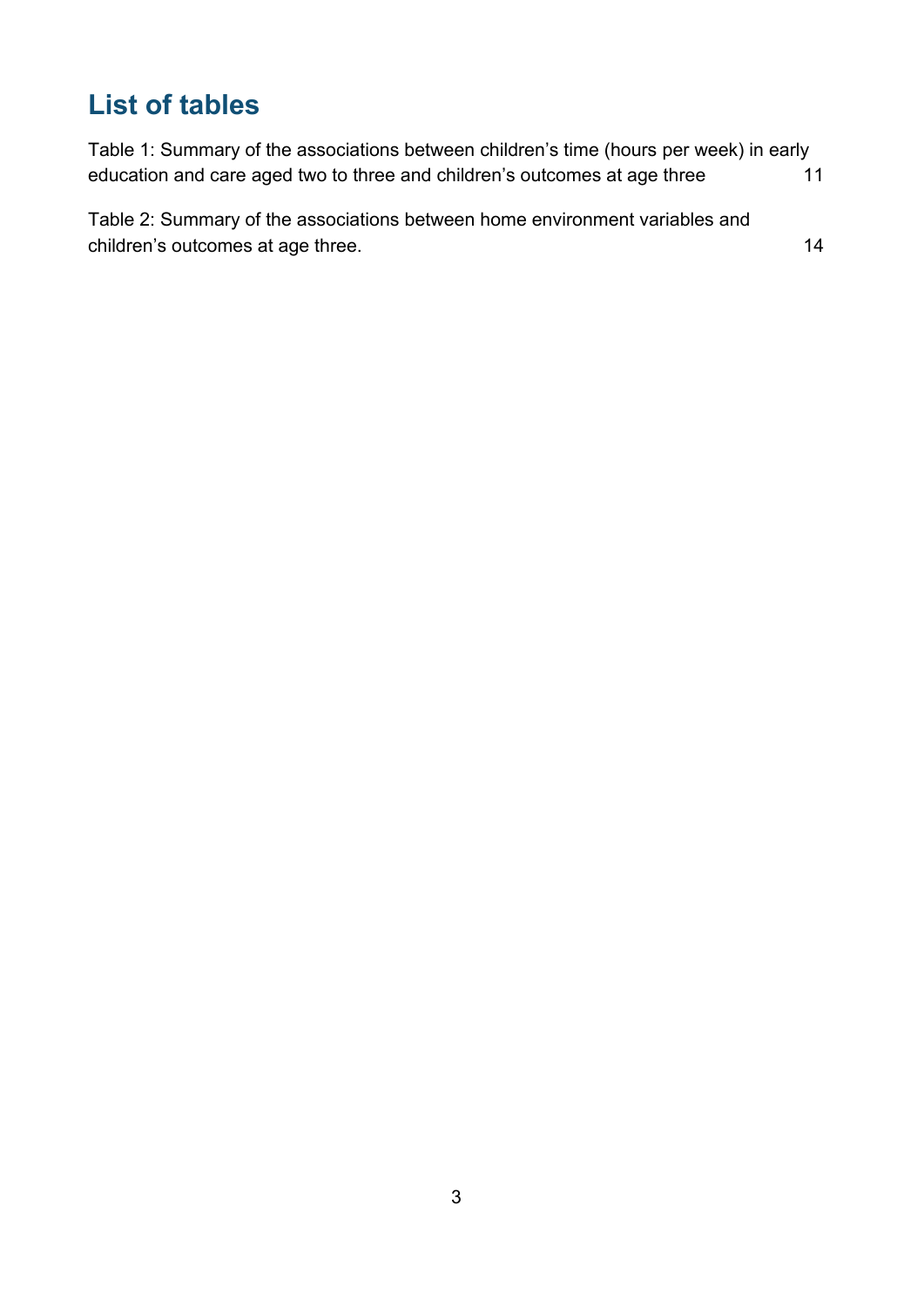# **Summary**

### **Introduction**

From September 2013, two-year-old children living in the 20% most disadvantaged households became eligible for 15 hours of funded early childhood education and care (ECEC) per week. This was extended in September 2014 to two-year-old children living in the 40% most disadvantaged households.

This report aims to explore the impact of this new policy on take-up of ECEC for twoto three-year-old children, and to study whether differing types of ECEC between ages two and three, as well as aspects of the home environment, are associated with child cognitive and socio-emotional development at age three.

#### **Methods**

This report presents findings for 4,583 children from the Study of Early Education and Development (SEED) longitudinal study. Demographic characteristics and factors of the home environment included in these analyses were measured at an average age of two (Wave 1), while child cognitive development and childcare provider rated socioemotional development outcomes were measured at age three (Wave 2). Type and duration of ECEC use was measured between ages two to three.

#### **Results**

Take-up of ECEC did not increase in the year following the introduction of the twoyear-old policy, however subsequent census data from later years (DfE, 2017) indicates increased take up, suggesting that it took time for policy impacts to be seen.

Cognitive development at age three was associated with use of formal and informal individual ECEC between ages two and three. Socio-emotional development at age three was associated with use of group and individual formal ECEC between ages two and three. ECEC was beneficial across all levels of family disadvantage/advantage.

A number of factors in the home environment were also associated with cognitive and socio-emotional development including aspects of the parent-child relationship, although the relationships between ECEC and outcomes were largely independent of the advantages of a rich home learning environment.

### **Conclusions**

Early cognitive and socio-emotional developmental benefits are associated with use of ECEC between ages two and age three. Furthermore, the benefits of ECEC were seen regardless of family disadvantage level, and regardless of the quality of the home learning environment.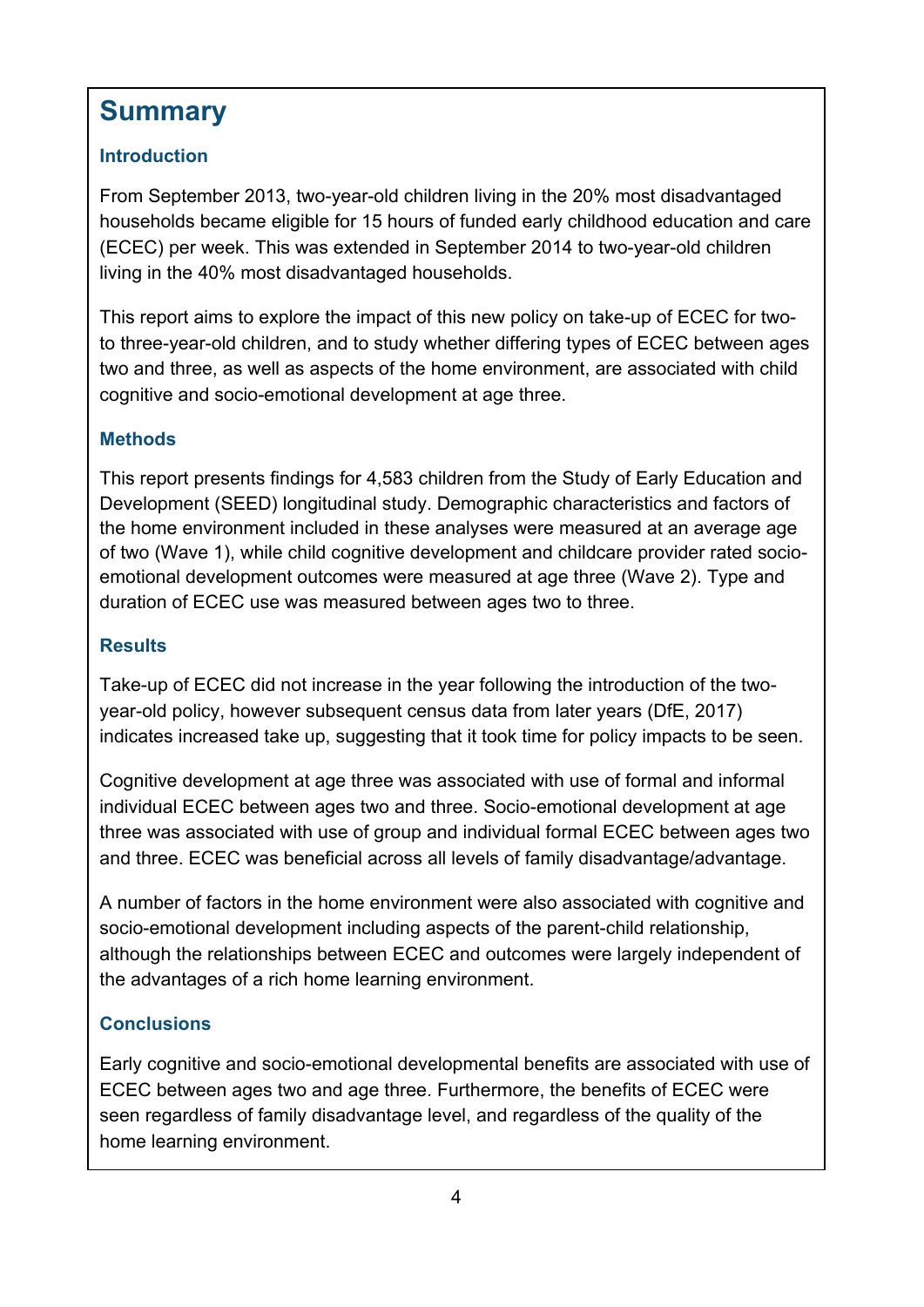# <span id="page-4-0"></span>**Introduction**

### <span id="page-4-1"></span>**Background**

 $\overline{a}$ 

Early childhood education and care (ECEC) refers to non-parental childcare and early education occurring before school-age. This may include care by relatives, childminders and group or centre based provisions which may or may not have an explicit educational component. Several studies have shown that good quality ECEC can have a positive effect on the educational, cognitive, behavioural and social outcomes for children in both the short and long term, including those who are most deprived in terms of household income (Sylva et al., 2010; Melhuish et al., 2015).

From 2005 all three- and four-year-olds in England have been entitled to funded early education for 12.5 hours per week for 38 weeks of the year, increasing to 15 hours per week (570 hours per year) in 2010. More recently the Government has expanded this entitlement to benefit two-year-old children living in the most disadvantaged households in England.<sup>1</sup> From September 2013, two-year-old children living in the 20% most disadvantaged households became eligible for 15 hours of funded early education per week. This was extended in September 2014 to two-year-old children living in the 40% most disadvantaged households.

The Study of Early Education and Development  $(SEED)^2$  is a major longitudinal study designed to help the Department for Education (DfE) provide evidence on the effectiveness of early years education and to identify any short- and longer-term benefits from this investment. The study is being undertaken by a consortium including NatCen Social Research, the University of Oxford, Action for Children and Frontier Economics.

Beginning in 2013, SEED aims to follow the progress of children from approximately 6,000 families, from age two up to the age of seven. This report is part of SEED, and focuses on the take-up of the newly introduced early education offer for two-year-olds, and explores how use of ECEC between age two and age three may be related to children's cognitive and socio-emotional development at age three.

 $1$  Further information about the way in which disadvantage is categorised is available in the accompanying analytical report

 $2$  Further information about the SEED study and reports published to date are available at [http://www.seed.natcen.ac.uk/.](http://www.seed.natcen.ac.uk/)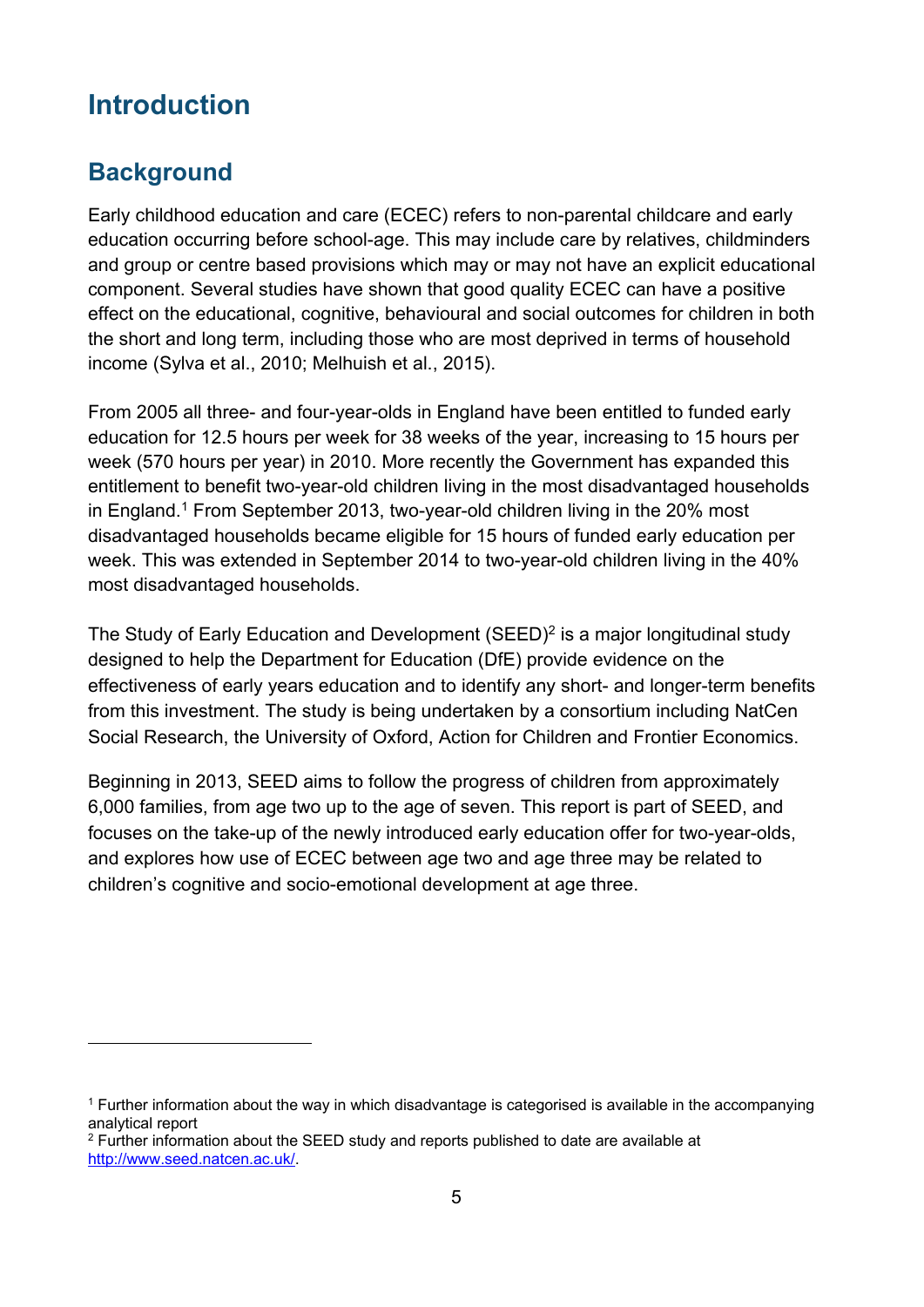### <span id="page-5-0"></span>**Aims**

This report addresses two main objectives:

- 1. To explore the impact of introducing a policy of free early education for disadvantaged two-year-olds on take-up of early education for two- to three-yearold children, in the year following the introduction of the policy.
- 2. To study the associations between the amount of differing types of early childhood education and care (ECEC) and child cognitive and socio-emotional development, as well as associations between child development and aspects of the home environment.

The analyses do not consider the quality of ECEC, which will be dealt with in a subsequent SEED report.

## <span id="page-5-1"></span>**Sample**

Beginning in September 2013, the SEED baseline survey was undertaken with 5,642 families with preschool children, sampled across six consecutive cohorts based on the term in which they turned two years of age. Families consisted of three groups varying in their level of disadvantage by income $3$ :

- 1. **Most disadvantaged group** from the 20% most disadvantaged families
- 2. **Moderately disadvantaged group** from the 20-40% most disadvantaged families
- 3. **Least disadvantaged** from the 60% least disadvantaged families

This report presents findings on child development at three years of age for 4,583 children in the study for whom data were available from both Wave 1 (approx. two years old) and Wave 2 (three years old).

### <span id="page-5-2"></span>**Measures**

 $\overline{a}$ 

### **Early childhood education and care (ECEC) use**

Children in SEED may attend any form of ECEC, although only those settings referred to here as 'formal' are eligible for government funding. Settings classified in this report as 'group' based are those that are non-domestic, whilst those classified as 'individual' are

<sup>&</sup>lt;sup>3</sup> Further detail on the inclusion criteria for these groups is available in the accompanying analytical report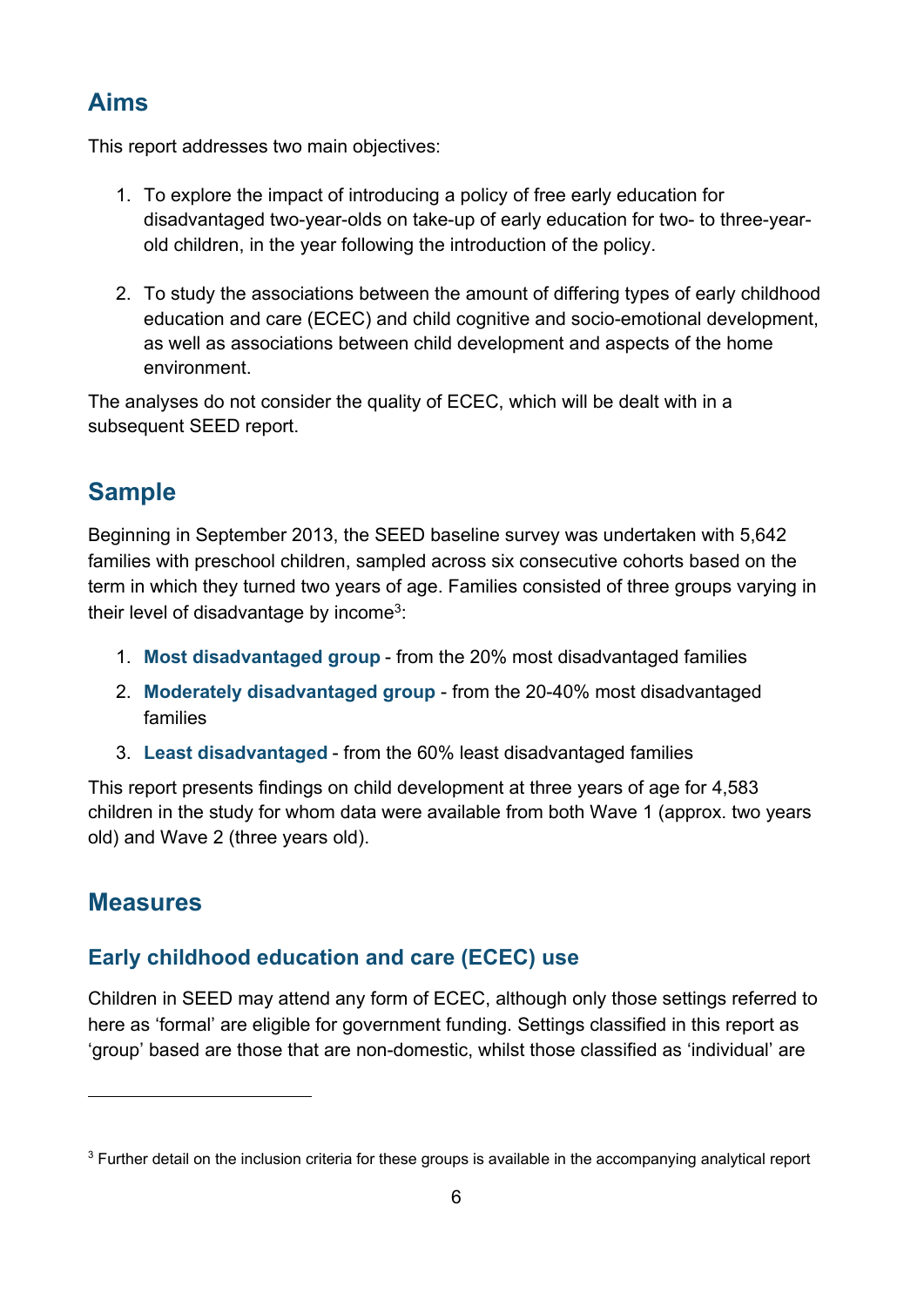in a domestic (e.g., home) setting. A three-way classification of ECEC was used for this report:

- 1. **Formal group** ECEC in a non-domestic setting and eligible for government funding (e.g. day nurseries, nursery classes or schools and playgroups)
- 2. **Formal individual** ECEC in a domestic setting and eligible for government funding (e.g. childminders)
- 3. **Informal individual** ECEC in a domestic setting and not eligible for government funding (e.g. friends, relatives, neighbours and nannies)

### **Child outcomes**

The Wave 2 assessment measured child developmental outcomes at age three for cognitive development in terms of verbal and non-verbal abilities, and socio-emotional development in terms of a range of emotional, behavioural and social strenghths and difficulties.

#### **Cognitive Development**

British Ability Scales (BAS)

- 1. Naming Vocabulary a measure of verbal ability or language development
- 2. Picture Similarities a measure of non-verbal ability

#### **Socio-Emotional Development**

Strengths and Difficulties Questionnaire (SDQ)

- 1. Prosocial Behaviour (e.g. shares toys, shows empathy)
- 2. Hyperactivity (e.g. restless, fidgets, easily distracted)
- 3. Emotional Symptoms (e.g. worries, unhappy, nervous)
- 4. Conduct Problems (e.g. loses temper, aggressive, takes other children's things)
- 5. Peer Problems (e.g. often alone, poor sociability)

Additional measures used in the National Evaluation of Sure Start

- 1. Behavioural Self-regulation (e.g. thinks before acting, persistent)
- 2. Emotional Self-regulation (e.g. even mood, calm, not impulsive)
- 3. Co-operation (e.g. calm, plays easily with others, waits turn)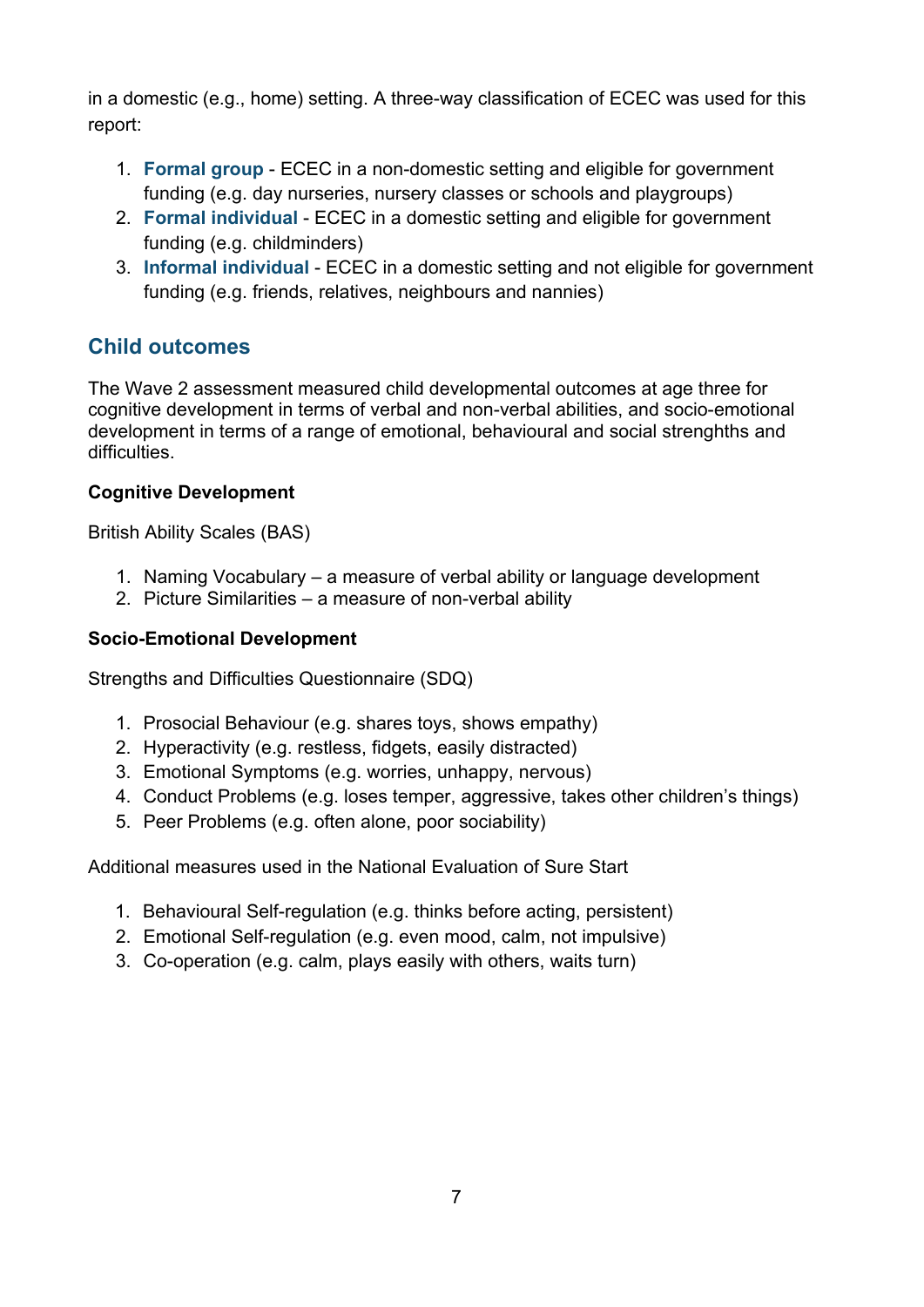### **Home environment measures**

Each child's home environment was assessed using six measures of household, parenting and relationship factors, measured at Wave 1 when the children were aged two to three. 4

- 1. Home Learning Environment (HLE) index (i.e. home activities that allow learning opportunities for the child; e.g., child read to, taken to library, painting/drawing, play with letters/numbers, songs/rhymes)
- 2. Household Disorder (CHAOS scale including confusion, hubbub and disorder scale)
- 3. Parent's Psychological Distress (using the Kessler scale)
- 4. Limit Setting (i.e. how often parents use various measures to set limits when a child is naughty)
- 5. Parent/child Closeness (i.e. affectionate bond, child seeks comfort, child shares feelings)
- 6. Parent/child Conflict (i.e. parent-child struggles, child easily angry with parent)

### **Demographic measures**

Demographic measures were assessed at the Wave 1 interview carried out with parents when the children were aged two to three.

- 1. Child's sex
- 2. Child's ethnic group
- 3. Child's birth weight
- 4. Child's birth order
- 5. Maternal age at birth of child
- 6. Number of siblings living in the same household as child
- 7. Whether child is living in a couple or lone parent household
- 8. Whether child is living in a workless or working household
- 9. Household income

 $\overline{a}$ 

- 10. Index of multiple deprivation (IMD)
- 11. SEED disadvantage group (most, moderately or least disadvantaged)
- 12. Type of accommodation tenure
- 13. Mother's highest academic qualification
- 14. Highest parental socio-economic status

<sup>4</sup> The age range was 2.06 to 3.27, with a mean of 2.52.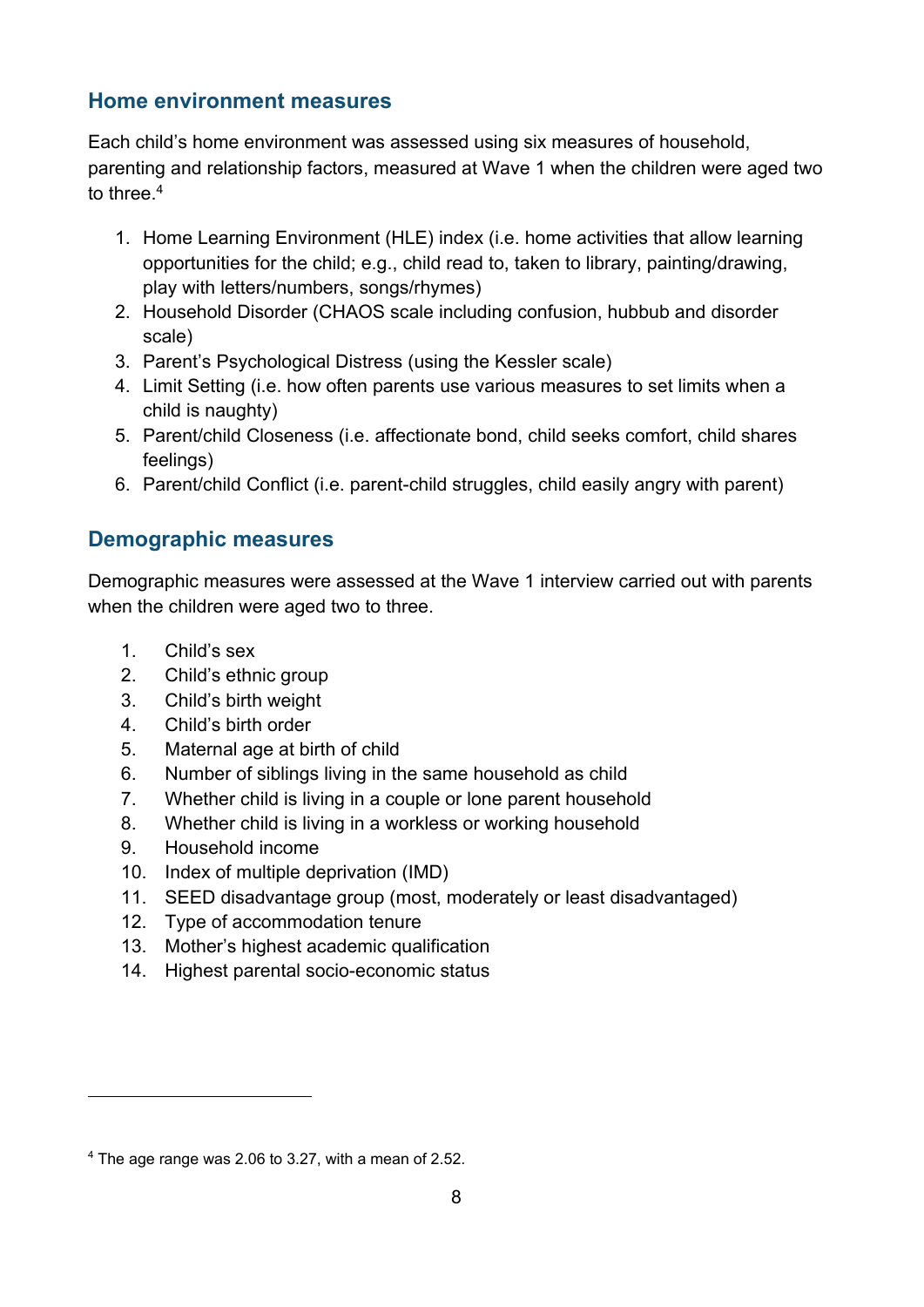# <span id="page-8-0"></span>**The impact of funded early education on ECEC use**

Prior to September 2013, 15 hours of funded support was available universally from the term after a child's third birthday. Funding became available for 15 hours per week of ECEC for two-year-old children from the 20% 'most disadvantaged' families in September 2013, and was extended to families from the 20% to 40% 'moderately disadvantaged' families from September 2014.

This analysis considered the effect of these policy changes on take-up of ECEC, utilising the varying duration of eligibility for age two funding across the sample. Analysis specifically considered the impact of eligibility for funded childcare on ECEC use between age two (Wave 1) and age three (Wave 2).

### <span id="page-8-1"></span>**Findings**

Although a general increase in ECEC use over time was observed for families across all three levels of disadvantage, there was limited evidence of increased use of funded ECEC between ages two and three years by those families who became eligible for 15 hours of free early education in the year following the policy introduction.

The only notable, albeit modest, increase in ECEC use was among moderately disadvantaged families whose child was eligible for three terms of free ECEC; these families increased their ECEC use by 4.7 hours a week.

### <span id="page-8-2"></span>**Conclusions**

There is no strong evidence that the introduction of fifteen hours of funding for two-yearolds from disadvantaged families led to increased take-up of ECEC in the year following the introduction of the policy. Limited impact in the short term may indicate local variation in adjusting to policy changes, where some local authorities experienced barriers to ensuring sufficient provision and promoting awareness among eligible families. However, national census data indicate improved take-up since the study data was collected (DFE, 2017a) suggesting that barriers appear to have been overcome over time. The time taken for policy change to become evident is in line with findings from the introduction of Sure Start Local Programmes (Meadows & NESS team, 2006).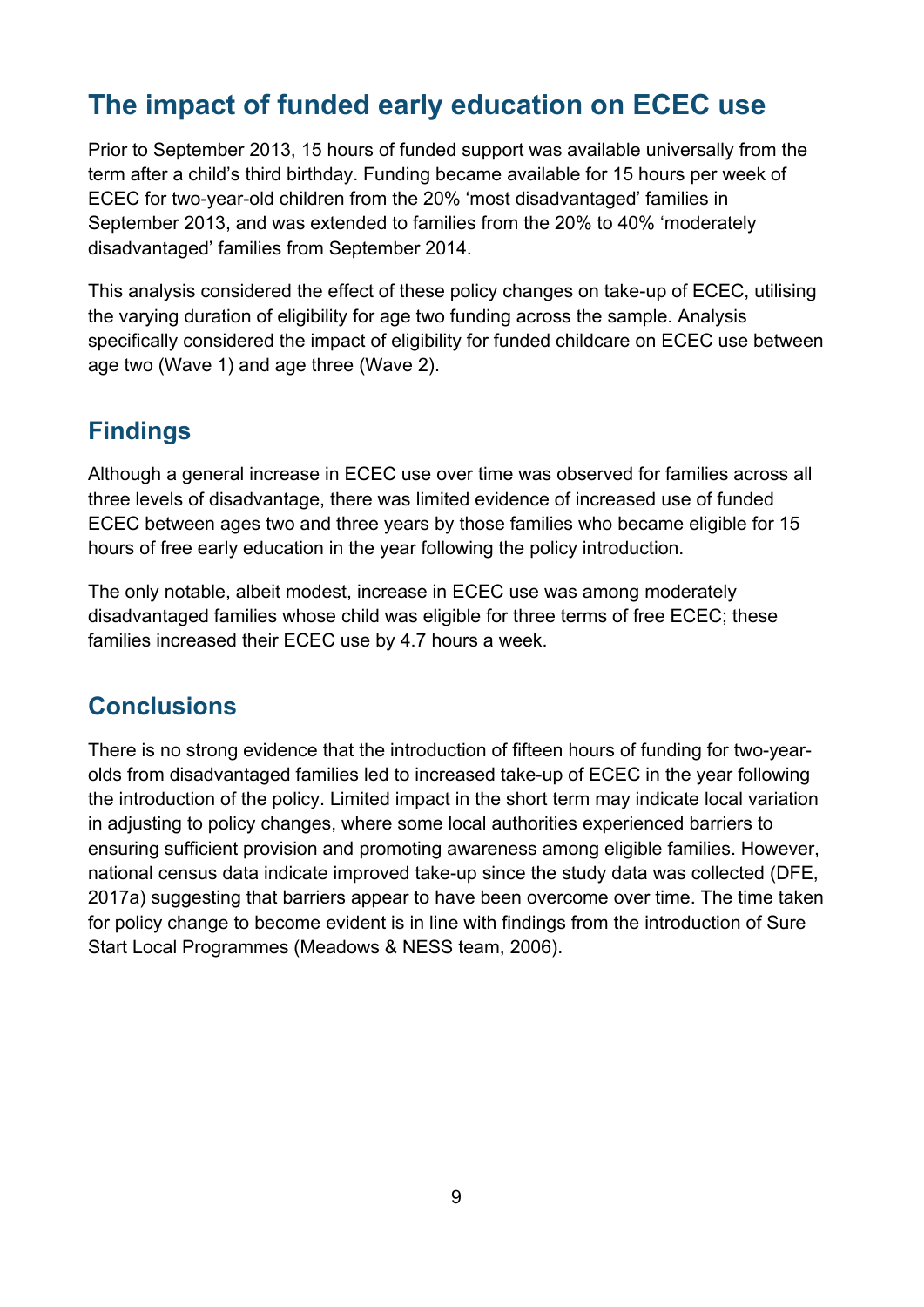## <span id="page-9-0"></span>**The relationship between variations in ECEC use and cognitive and socio-emotional development at age three**

This analysis aimed to consider the relationship between the amount and type of ECEC use aged between two and three and children's cognitive and socio-emotional outcomes at age three.<sup>5</sup> Analyses controlled for six home environment measures and 14 demographic measures.<sup>6</sup> Further analyses considered whether the relationship between ECEC use and outcomes were moderated by household level of disadvantage.

## <span id="page-9-1"></span>**Findings**

 $\overline{a}$ 

After controlling for home environment and demographic factors, the amount of ECEC received between ages two and three years was associated with differences in cognitive and socio-emotional outcomes at age three. Positive impacts were observed across all types of ECEC use. Positive impacts were found regardless of a child's household income disadvantage level, the level of disadvantage in their area or the region within which they live. However, given the lower starting point among disadvantaged children (Speight et al., 2015), ECEC may be of particular importance for this group.

The relationship between each type of ECEC and the cognitive and socio-emotional outcomes measured are summarised here and in [Table 1](#page-10-1)<sup>7</sup>:

- $\checkmark$  Higher verbal ability was associated with individual ECEC settings (formal and informal).
- $\checkmark$  Better socio-emotional outcomes were associated with use of formal ECEC. including formal group ECEC (e.g., nursery, playgroup), which was associated with more prosocial behaviour and fewer emotional symptoms and peer problems. In addition to formal individual ECEC (e.g., childminders), which was associated with fewer emotional symptoms and more behavioural self-regulation.
- For formal ECEC, poorer socio-emotional outcomes were seen for conduct problems and emotional self-regulation, however further sub-group analyses indicated that these findings were particularly related to children with the highest level of 'formal group' ECEC use (greater than 35 hours per week over the 38 annual weeks of the school terms, 3.25% of sample). This small group of children

<sup>5</sup> Details of analyses are available in the accompanying analytical report and technical report.

<sup>6</sup> Details of home environment and demographic measures are available in the measures section earlier in this brief and in further detail in the accompanying analytical report.

 $7$  Further details of findings are available in the accompanying analytical report and technical report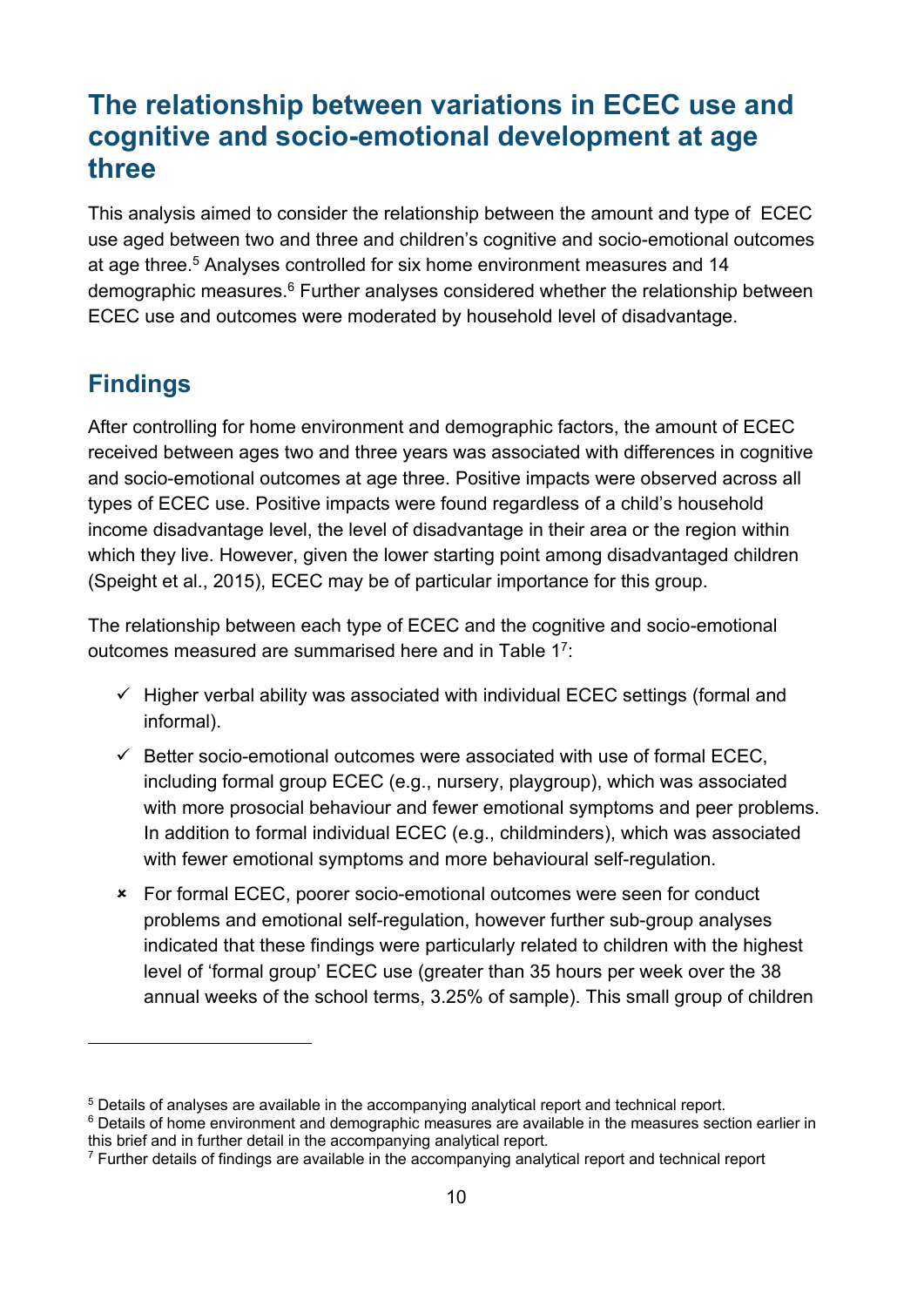typically started formal group ECEC use early in their lives, suggesting that it may be that this combination of particularly high formal group ECEC use aged two to three and an early start in formal group ECEC that explains these poorer child outcomes at age three.

<span id="page-10-1"></span>**Table 1: Summary of the associations between children's time (hours per week) in early education and care aged two to three and children's outcomes at age three**

|                                    | Type of early education and care (ECEC) |                                |               |  |  |
|------------------------------------|-----------------------------------------|--------------------------------|---------------|--|--|
|                                    | <b>Formal ECEC</b>                      | <b>Informal</b><br><b>ECEC</b> |               |  |  |
| <b>Child outcome</b>               |                                         |                                |               |  |  |
|                                    | <b>Group</b>                            | <b>Childminders</b>            | Friends,      |  |  |
|                                    |                                         |                                | relatives and |  |  |
|                                    |                                         |                                | nannies       |  |  |
| <b>Cognitive development</b>       |                                         |                                |               |  |  |
| Naming Vocabulary (verbal)         |                                         | ┿                              | ╋             |  |  |
| Picture Similarities (non-verbal)  |                                         |                                |               |  |  |
| <b>Socio-emotional problems</b>    |                                         |                                |               |  |  |
| Hyperactivity                      |                                         |                                |               |  |  |
| <b>Emotional Symptoms</b>          | ÷                                       | ╈                              |               |  |  |
| <b>Conduct Problems</b>            | Ŧ                                       | t.                             |               |  |  |
| Peer Problems                      |                                         |                                |               |  |  |
| <b>Socio-emotional strengths</b>   |                                         |                                |               |  |  |
| <b>Prosocial Behaviour</b>         | ÷                                       |                                |               |  |  |
| <b>Behavioural Self-regulation</b> |                                         | ╋                              |               |  |  |
| <b>Emotional Self-regulation</b>   | t                                       |                                |               |  |  |
| Co-operation                       |                                         |                                |               |  |  |

Sample size = 4,583

**+** indicates a beneficial association between time in ECEC and an outcome (i.e. higher cognitive score; more favourable socio-emotional outcomes)

**–** indicates a detrimental association between time in ECEC and care and an outcome (i.e. lower cognitive score; less favourable socio-emotional outcomes)

Where a cell is empty (blank) there was no statistically significant association.

**‡** Later subgroup analysis indicated that these negative associations were found only for children with high formal group ECEC use, i.e. over 35 hours per week of term time (3.25% of the sample)

### <span id="page-10-0"></span>**Conclusions**

These findings indicate that after controlling for a number of home environment and demographic factors, ECEC received between the ages of two and three is associated with a number of positive cognitive and socio-emotional outcomes measured at age three.

Higher verbal ability in children attending individual settings, both formal and informal, may relate to previous indications that high quality adult/child interactions are particularly important in speech and language development (DfE, 2017b). Whether better cognitive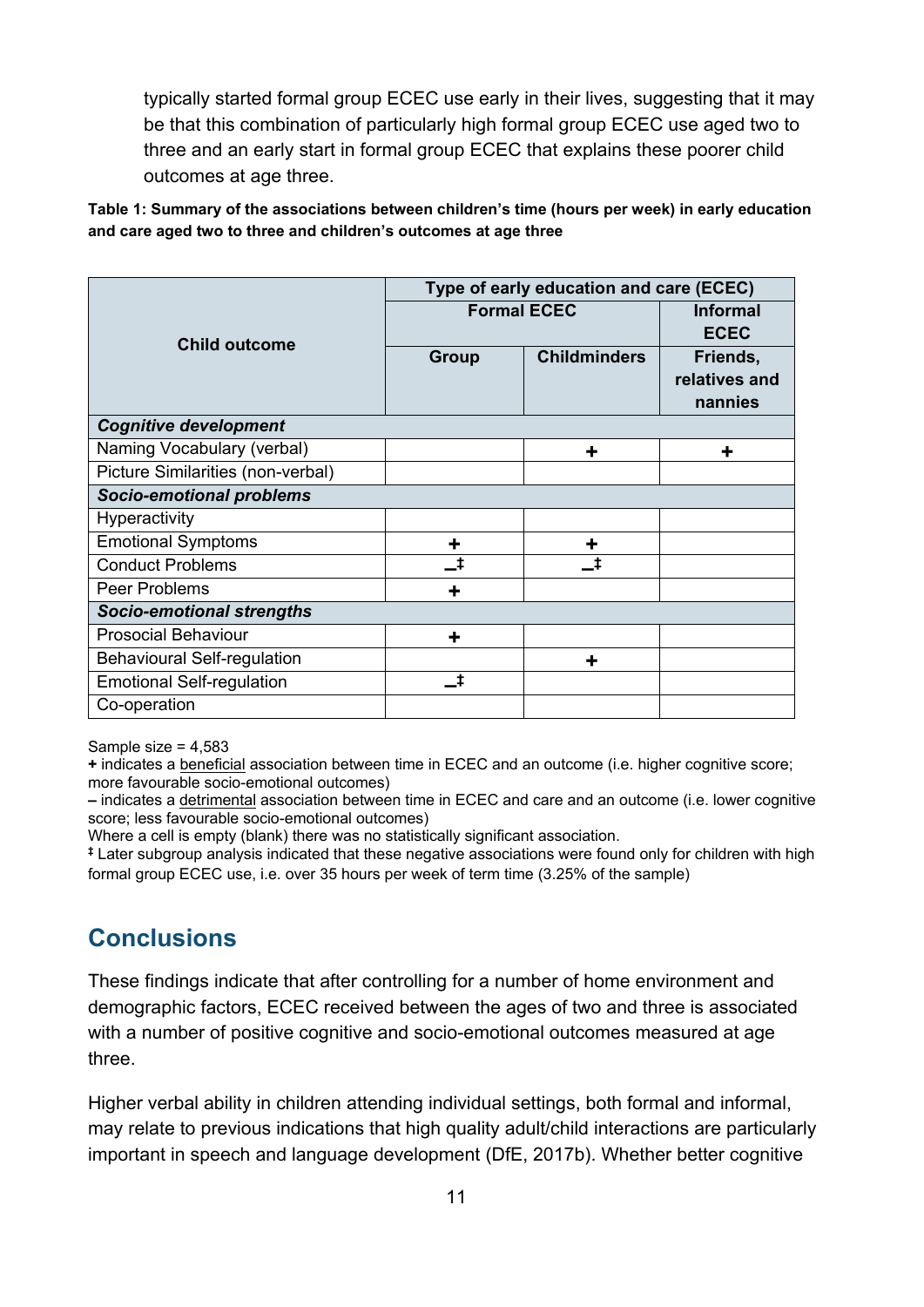outcomes are observed for children attending group based ECEC in the longer term will be addressed in future SEED reports.

Better socio-emotional outcomes associated with formal settings, both group (e.g. nurseries, playgroups) and individual (e.g. childminders), corresponds with previous studies of the beneficial effects of formal group ECEC (Melhuish et al., 2015). Previous research has also indicated higher levels of conduct problems associated with greater group ECEC use, but that this association gradually reduced with child age and disappeared during the primary school years (Melhuish et al., 2010).

Findings also suggest that ECEC is beneficial for children from a range of family backgrounds, not just those who are most disadvantaged. Some previous research has found that the benefits of ECEC are greater for children from more disadvantaged families (e.g. Reynolds et al., 2011) but other research has found similar effects of ECEC use for different levels of family disadvantage (e.g., the EPPE study, Sylva et al., 2004). Although findings may indicate that ECEC is beneficial regardless of disadvantage, it may be of particular importance to disadvantaged children who are often seen to have a lower starting point than advantaged children (Speight et al., 2015), and who can be less likely to take up childcare (Speight et al., 2010).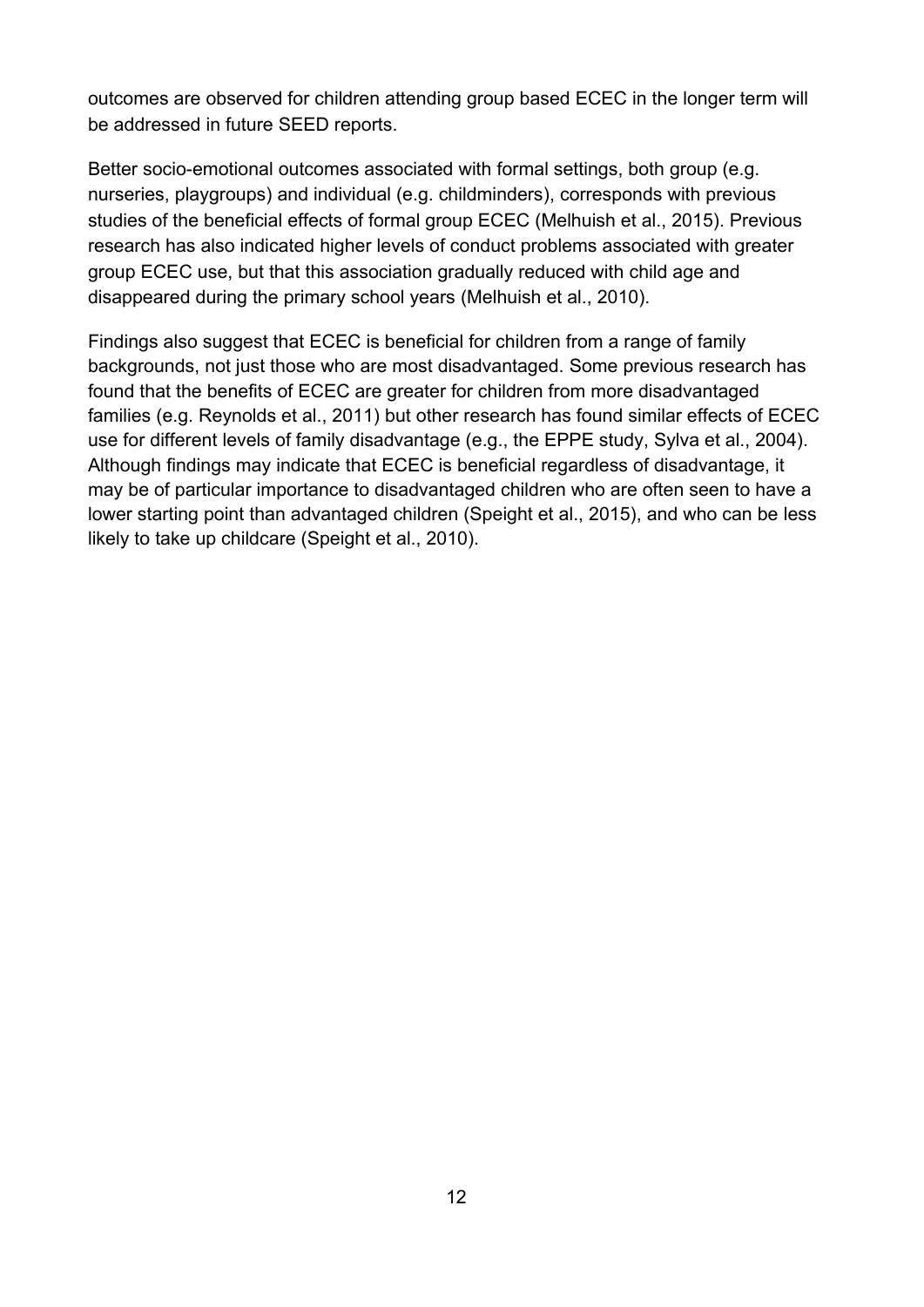# <span id="page-12-0"></span>**The relationship between variations in home environment and cognitive and socio-emotional development at age three**

Analyses also considered the effects upon child outcomes associated with various home environment and parent-child relationship variables, controlling for demographic factors and type of ECEC use. Further analyses also considered the interaction between ECEC use and the home environment.

### <span id="page-12-1"></span>**Findings**

 $\overline{a}$ 

Several factors within the home environment were associated with differing cognitive and socio-emotional outcomes at age three. A summary of findings is presented below and in Table  $2^8$ :

- $\checkmark$  A higher Home Learning Environment (HLE) score was associated with higher verbal and non-verbal cognitive ability and better Prosocial Behaviour and Behavioural Self-regulation.
- More household disorder was associated with reduced Prosocial Behaviour and Co-operation.
- Higher parent Psychological Distress was associated with poorer verbal ability and higher Emotional Symptoms.
- $\checkmark$  A higher Limit Setting score was associated with higher verbal and non-verbal ability and with fewer Emotional Symptoms and Peer Problems and better Prosocial Behaviour and Behavioural Self-regulation, although was also associated with higher Conduct Problems.
- $\checkmark$  Higher Parent/child Closeness was associated with higher verbal ability, and more Prosocial Behaviour and lower Hyperactivity and Peer Problems scores.
- Higher Parent/child Conflict was associated with lower verbal ability, in addition to higher levels of Hyperactivity, Peer Problems and Conduct problems and less Emotional Self-regulation.

It was also found that overall the beneficial effects at age three years of ECEC use and of a rich home environment were relatively similar in terms of size of effect, particularly in their impact on social-emotional outcomes.

Furthermore the effects of ECEC and the Home Learning Environment (HLE) were largely independent of each other. A positive association between formal individual

<sup>&</sup>lt;sup>8</sup> Further details of these relationships are available in the accompanying analytical report and technical report.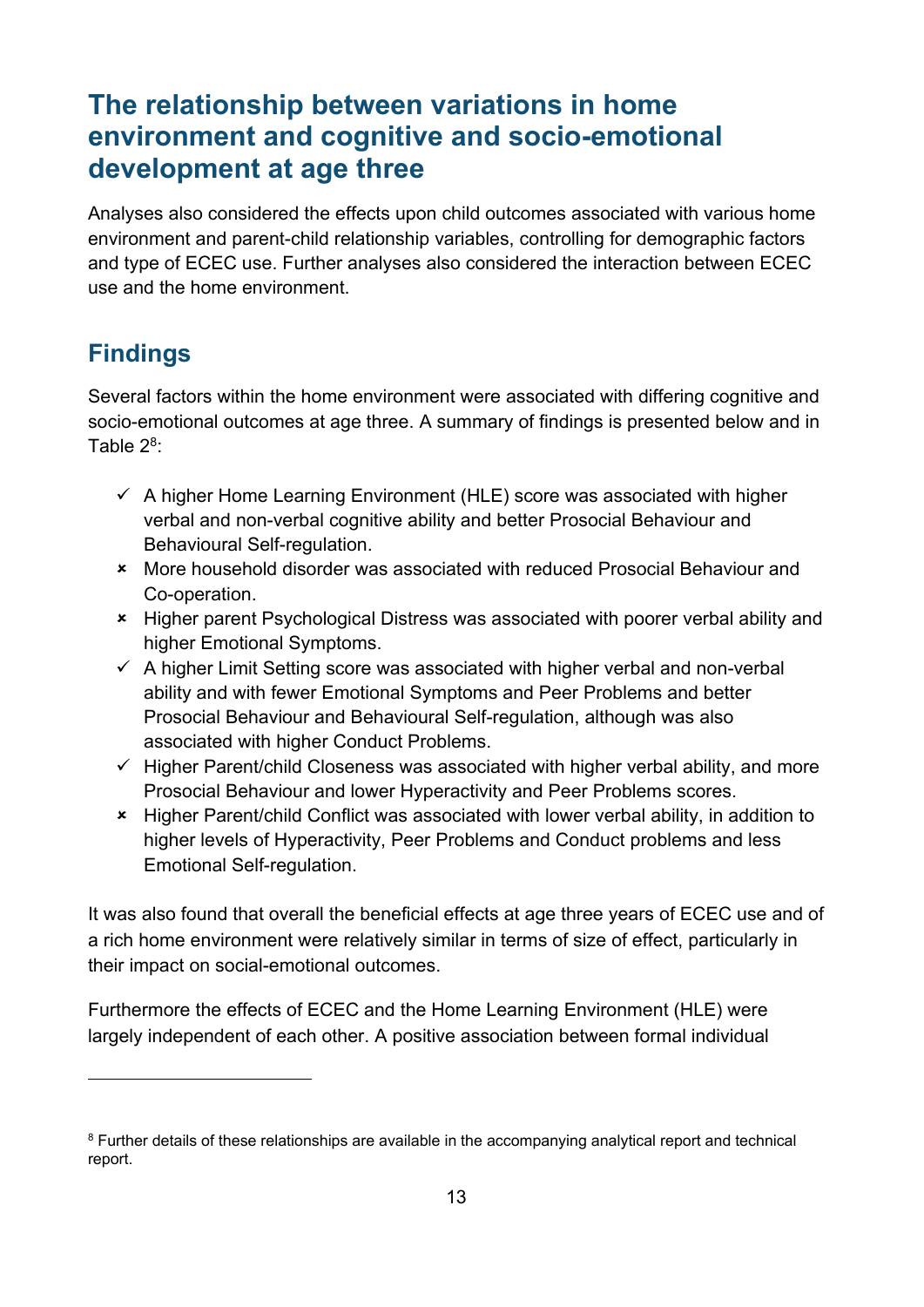ECEC (childminders) use and non-verbal ability (Picture Similarities) was only found for children with low HLE scores. In all other cases there was no interaction between the effects of ECEC use and those of HLE, indicating their effects are largely independent from one another.

<span id="page-13-1"></span>**Table 2: Summary of the associations between home environment variables and children's outcomes at age three.** 

|                                  | Home environment variables |               |                 |                |                |                 |  |  |  |
|----------------------------------|----------------------------|---------------|-----------------|----------------|----------------|-----------------|--|--|--|
|                                  | Home                       | <b>Househ</b> | <b>Parent's</b> | Limit          | Parent/        | Parent/         |  |  |  |
| <b>Child outcome</b>             | Learning                   | old           | psycho-         | <b>Setting</b> | child          | child           |  |  |  |
|                                  | <b>Environm</b>            | <b>CHAOS</b>  | logical         | scale          | <b>Closene</b> | <b>Conflict</b> |  |  |  |
|                                  | ent                        |               | distress        |                | SS             |                 |  |  |  |
| <b>Cognitive development</b>     |                            |               |                 |                |                |                 |  |  |  |
| Naming Vocabulary                | ٠                          |               |                 | ٠              | ٠              |                 |  |  |  |
| <b>Picture Similarities</b>      | ٠                          |               |                 | ٠              |                |                 |  |  |  |
| <b>Socio-emotional problems</b>  |                            |               |                 |                |                |                 |  |  |  |
| Hyperactivity                    |                            |               |                 |                | ٠              |                 |  |  |  |
| <b>Emotional Symptoms</b>        |                            |               |                 | ÷              |                |                 |  |  |  |
| <b>Conduct Problems</b>          |                            |               |                 |                |                |                 |  |  |  |
| Peer Problems                    |                            |               |                 | ٠              | ٠              |                 |  |  |  |
| <b>Socio-emotional strengths</b> |                            |               |                 |                |                |                 |  |  |  |
| <b>Prosocial Behaviour</b>       | ٠                          |               |                 | ٠              | ٠              |                 |  |  |  |
| <b>Behavioural Self-</b>         |                            |               |                 | ٠              |                |                 |  |  |  |
| regulation                       | ╈                          |               |                 |                |                |                 |  |  |  |
| <b>Emotional Self-</b>           |                            |               |                 |                |                |                 |  |  |  |
| regulation                       |                            |               |                 |                |                |                 |  |  |  |
| Co-operation                     |                            |               |                 |                |                |                 |  |  |  |

Sample size = 4,583

**+** indicates a beneficial association between a home environment variable and an outcome (i.e. higher cognitive score; more favourable socio-emotional outcomes).

**–** indicates a detrimental association between a home environment variable and an outcome (i.e. lower cognitive score; less favourable socio-emotional outcomes).

<span id="page-13-0"></span>Where a cell is empty (blank) there was no statistically significant association.

### **Conclusions**

In line with previous research (e.g., Sammons et al., 2003), aspects of the home environment, parenting and parent-child relationship were found to be associated with a range of cognitive and socio-emotional outcomes. This suggests there are considerable benefits of encouraging active, positive parenting strategies and limit setting.

Overall findings also suggest that the advantages of a rich home learning environment and the beneficial effects of time in ECEC are largely independent, indicating that in most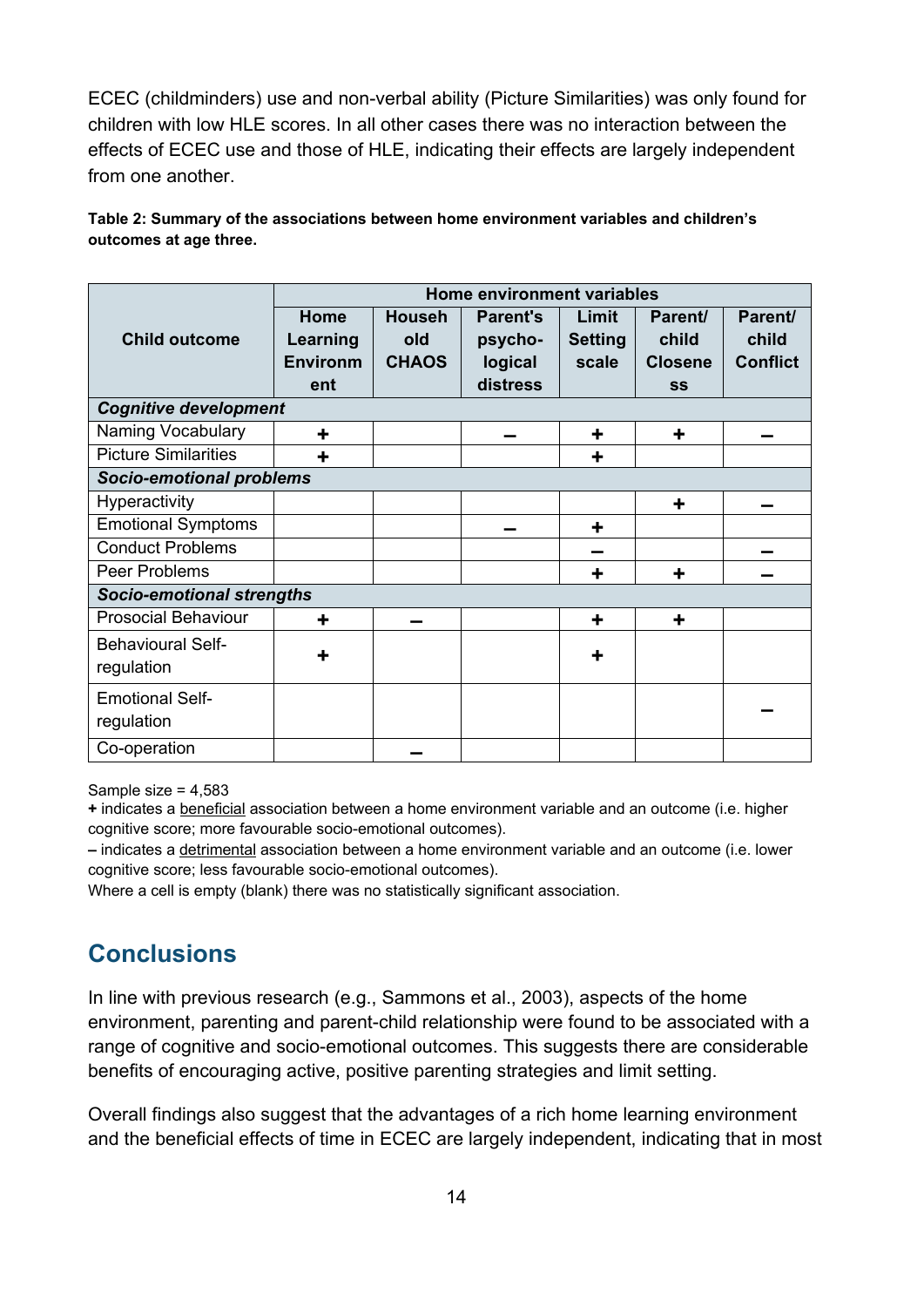instances, even children having very rich home environments still stand to benefit from spending time in ECEC.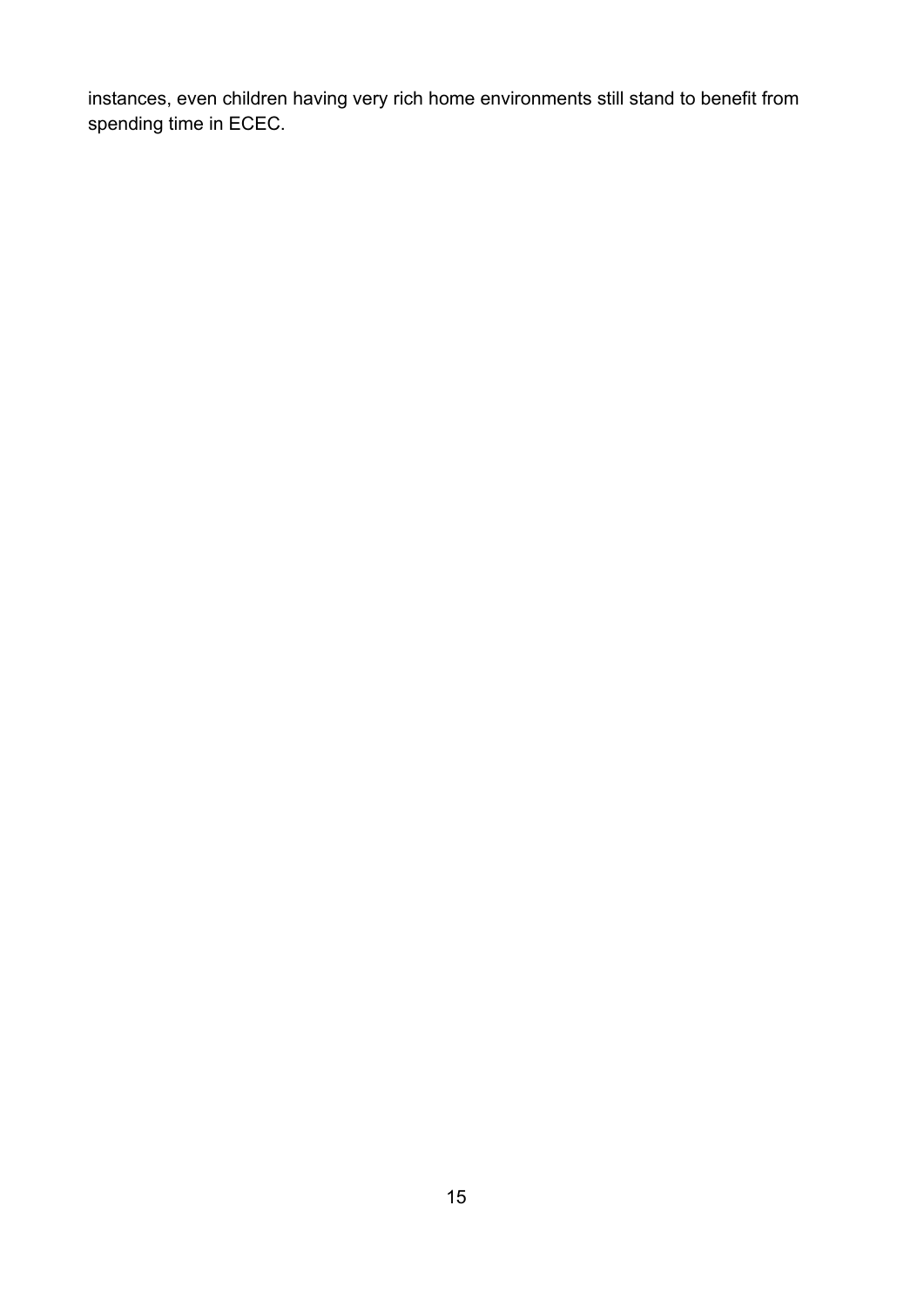# <span id="page-15-0"></span>**Overall conclusions**

This study has considered whether the policy of 15 hours of funded ECEC for two-yearolds from the most and moderately disadvantaged families had an impact on take-up of ECEC between ages two and three in the year following its introduction. Furthermore, it considered the relationship between the amount of ECEC used between ages two and three and cognitive and socio-emotional developmental outcomes at age three for children from families of varying levels of disadvantage, as well as whether these developmental outcomes also relate to factors of the home environment.

Overall, there was no clear evidence that the introduction of the policy of free early education for disadvantaged two-year-olds influenced the take-up of early education by the intended families in the year following its introduction. However, subsequent census data from later years (DfE, 2017a) indicate that take-up did increase after a lag. This indicates that potential family and service-level barriers are overcome as local authorities, providers and parents adjust to the change. The time taken for policy change to become evident is in line with findings from the introduction of Sure Start Local Programmes (Meadows & NESS team, 2006).

The study also found that higher language development at age three was related to use of individual ECEC between ages two and three, in both formal ECEC with childminders and informal ECEC with friends, relatives, neighbours and nannies. In addition, more favourable socio-emotional outcomes at age three were associated with formal ECEC in both a group (e.g. day nurseries, nursery classes or schools and playgroups) and individual setting (e.g. childminders). Although effects were seen across families whether or not they were disadvantaged, given the lower starting point among disadvantaged children (Speight et al., 2015), and reduced likelihood to take up childcare (Speight et al., 2010), ECEC may be of particular importance for this group.

Furthermore, a number of variations in the home environment, parenting and the parent/child relationship were found to be related to cognitive and socio-emotional outcomes for three-year-old children. It was also found that the effects of ECEC are largely independent of the advantages of a rich home learning environment. These findings indicate that spending time in ECEC can be beneficial for children from all families.

These findings are indicative of outcomes at age three, and it remains to be seen whether and how ECEC use and the home environment are associated with child development in the longer term. These issues will be considered in later reports using data collected as part of the longitudinal studying of the children from the Study of Early Education and Development (SEED).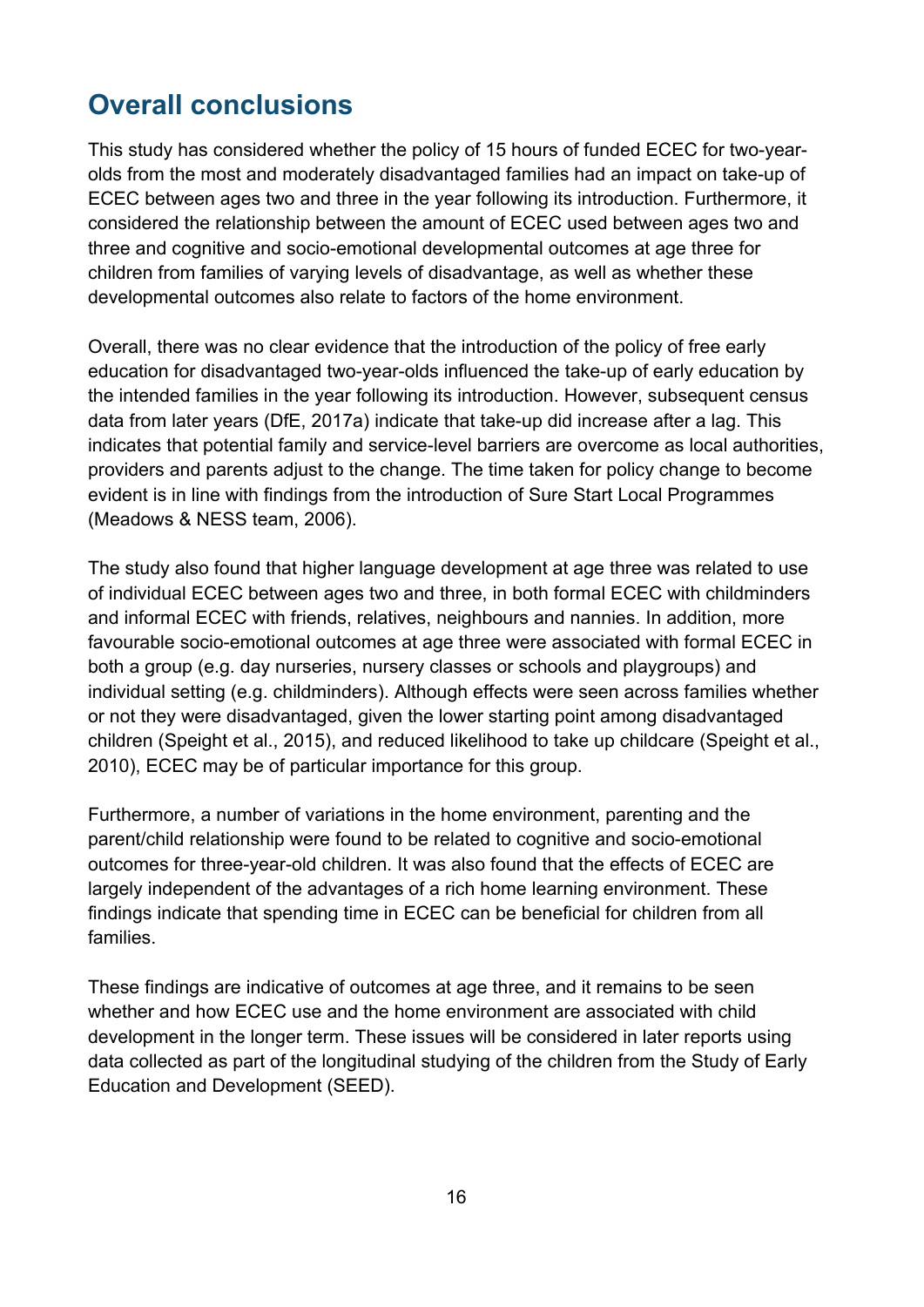# <span id="page-16-0"></span>**References**

Department for Education (DfE) (2017a). *Provision for children under five years of age in England, January 2017.* SFR 29/2017, 29 June, 2017. London: DfE. [https://www.gov.uk/government/uploads/system/uploads/attachment\\_data/file/622632/SFR29\\_2017\\_Text.p](https://www.gov.uk/government/uploads/system/uploads/attachment_data/file/622632/SFR29_2017_Text.pdf) [df](https://www.gov.uk/government/uploads/system/uploads/attachment_data/file/622632/SFR29_2017_Text.pdf)

Department for Education (2017b). *Study of Early Education and Development: Good Practice in Early Education.* January 2017. London: DfE. [https://www.gov.uk/government/uploads/system/uploads/attachment\\_data/file/586242/SEED\\_\\_Good\\_Pract](https://www.gov.uk/government/uploads/system/uploads/attachment_data/file/586242/SEED__Good_Practice_in_Early_Education_-_RR553.pdf) [ice\\_in\\_Early\\_Education\\_-\\_RR553.pdf](https://www.gov.uk/government/uploads/system/uploads/attachment_data/file/586242/SEED__Good_Practice_in_Early_Education_-_RR553.pdf)

Melhuish, E., Quinn, L., Sylva, K., Sammons, P., Siraj-Blatchford, I., and Taggart, B. (2010). Pre-school Experience and Key Stage 2 performance in English and Mathematics. Belfast: DfE, Northern Ireland. [www.deni.gov.uk/no\\_52\\_2010.pdf](http://www.deni.gov.uk/no_52_2010.pdf)

Melhuish, E., Ereky-Stevens, K., Petrogiannis, K., Ariescu, A., Penderi, E., Rentzou, K., Tawell, A., Slot, P., Broekhuizen, M., & Leseman, P. (2015). A review of research on the effects of early childhood Education and Care (ECEC) upon child development. CARE project; Curriculum Quality Analysis and Impact Review of European Early Childhood Education and Care (ECEC). <http://ecec-care.org/resources/publications/>

Reynolds, A. J., Temple, J. A., Ou, S.-R., Arteaga, I. A., & White, B. A. B. (2011). Schoolbased early childhood education and age-28 well-being: Effects by timing, dosage, and subgroups. *Science, 333*(6040), 360-364. doi: 10.1126/science.1203618

Sammons, P., Sylva, K., Melhuish, E., Siraj-Blatchford, I., Taggart, B., & Elliot, K. (2003). Measuring the impact of pre-school on children's social/behavioural development over the pre-school period. *The Effective Provision of Pre-School Education (EPPE) Project. Technical Paper 8b. University of London, Institute of Education. London*.

Speight, S., Smith, R., Lloyd, E., and Coshall, C. (2010) *Families Experiencing Multiple Disadvantage: Their Use of and Views on Childcare Provision*, Research Report DCSF-RR191, London: Department for Children, Schools and Families.

Speight, S., Maisey, R., Chanfreau, J., Haywood, S., Lord C., and Hussey, D. (2015). *Study of Early Education and Development: Baseline survey of families. Research Report, July 2015*. DFE-RR480. ISBN: 978-1-78105-509-0. London: DfE. [http://www.seed.natcen.ac.uk/media/5645/Study\\_of\\_early\\_education\\_and\\_development\\_survey\\_of\\_families.p](http://www.seed.natcen.ac.uk/media/5645/Study_of_early_education_and_development_survey_of_families.pdf) [df](http://www.seed.natcen.ac.uk/media/5645/Study_of_early_education_and_development_survey_of_families.pdf)

Sylva, K., Melhuish, E., Sammons, P., Siraj-Blatchford, I., and Taggart, B. (2004). *Effective Pre-school Provision*. London: Institute of Education.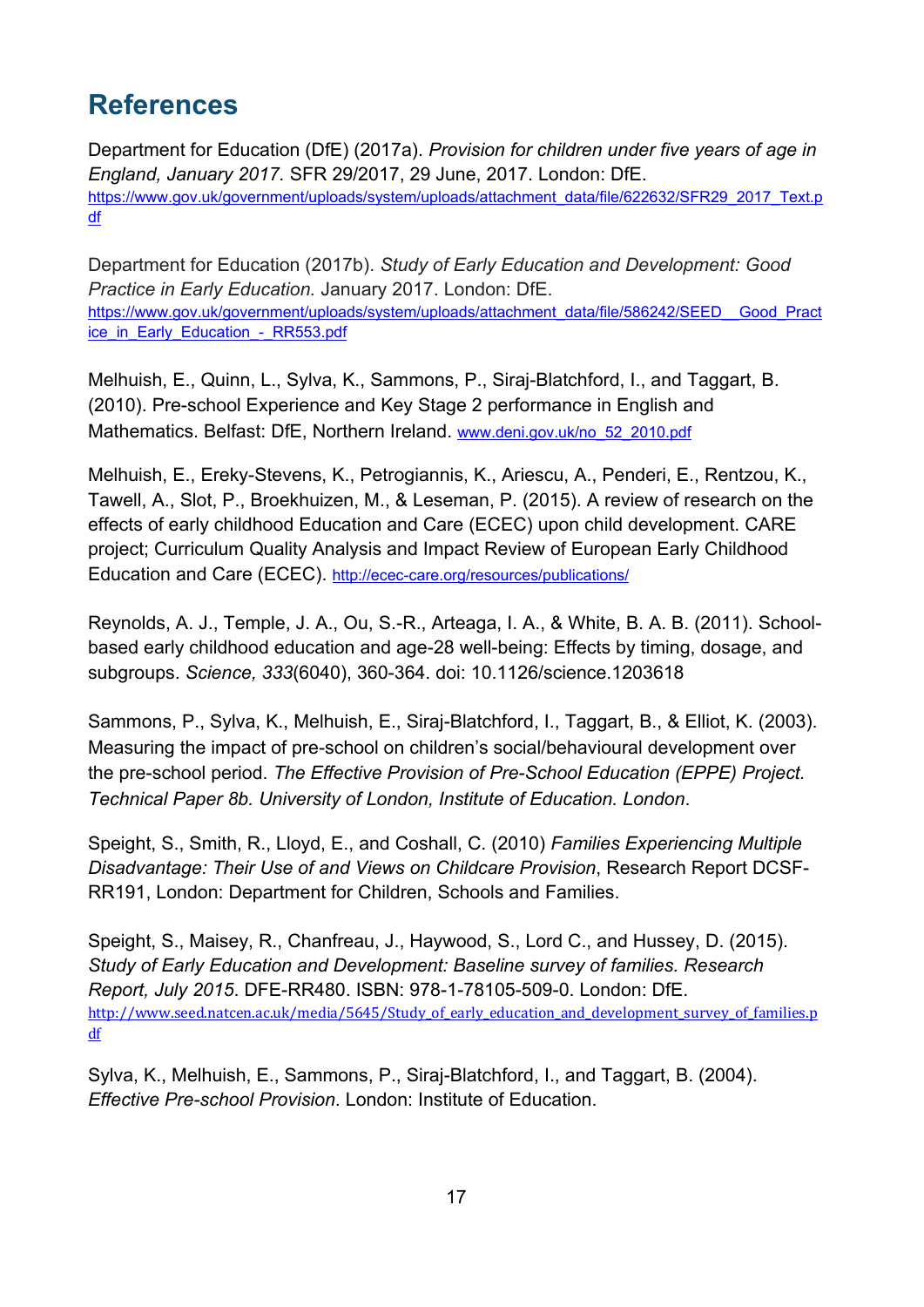Sylva, K., Melhuish, E., Sammons, P., Siraj-Blatchford, I., & Taggart, B. (2010). *Early childhood matters: Evidence from the effective pre-school and primary education project*. Oxon: Routledge.